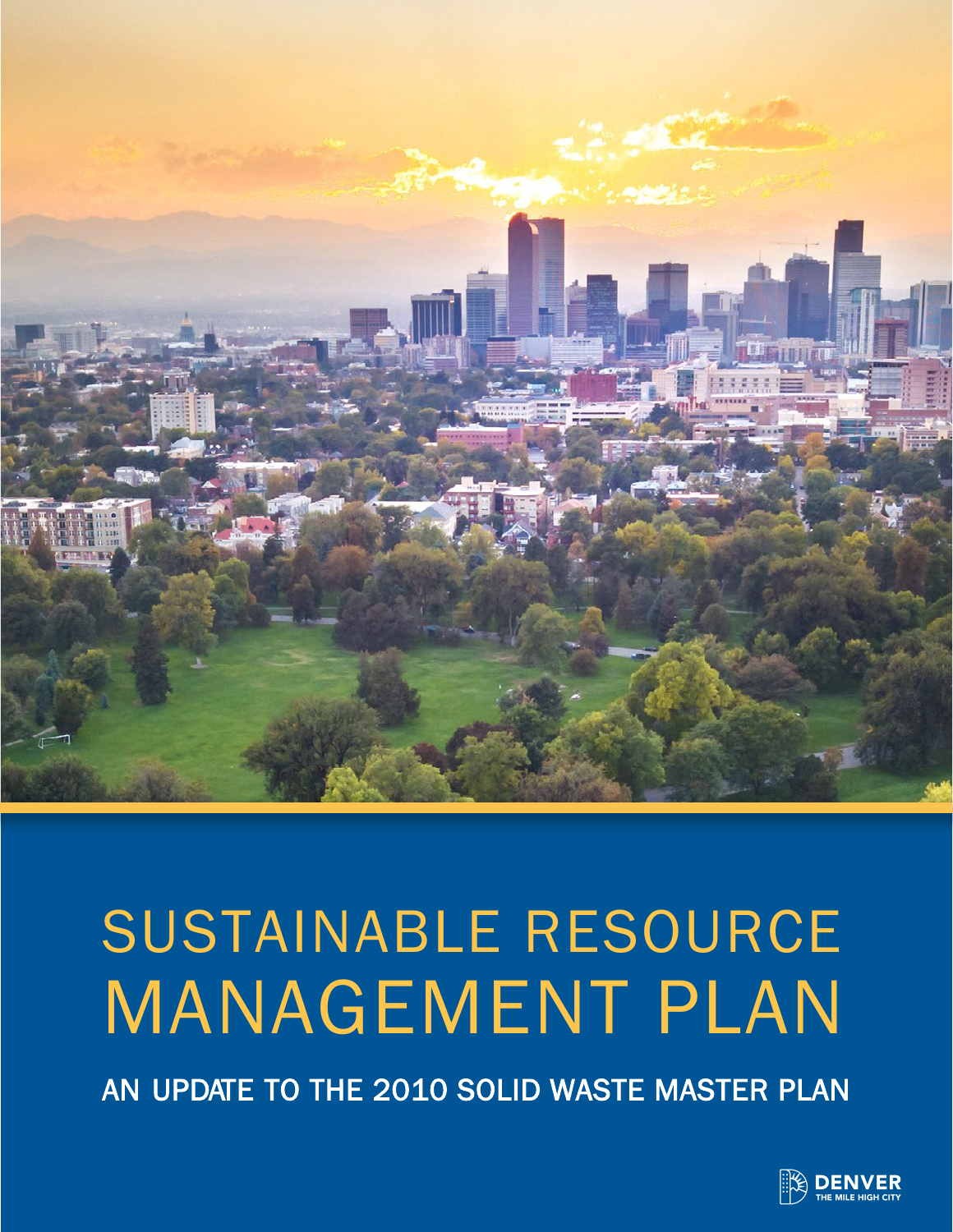# INTRODUCTION

The City and County of Denver is pleased to present the Sustainable Resource Management Plan, an update to the Solid Waste Master Plan for the Mile-High City, and an evolution of the plan first released in 2010.

This updated plan offers a comprehensive view of sustainable materials management strategies across the residential, commercial, construction and demolition (C&D), and industrial waste sectors. It builds upon the success of the 2010 plan that focused heavily on residential solid waste management, to an expanded focus on waste citywide.

In taking a broader, citywide approach to sustainable materials management, with a vision of building a truly circular economy, this plan impacts and relies on cooperation from many partners throughout the city including multiple departments, private sector haulers, commercial businesses, and the community. The success of a citywide sustainable materials management effort is dependent on participation by all of these partners.

This plan update was coordinated by the Office of Climate Action, Sustainability, and Resiliency (CASR) in partnership with the Department of Transportation and Infrastructure (DOTI) and the Department of Public Health and Environment (DDPHE). The plan combines the subject matter expertise of these agencies with select recommendations from LBA Associates, which consulted with DOTI in 2019-2020, and recommendations from the 2020 Climate Action Task Force.

MASTER PLAN FOR MANAGING SOLID WASTE IN THE MILE-HIGH CITY: 2022 UPDATE 1

#### FACT

Glass bottles are recycled right here in Colorado, and recycling saves energy: recycling one glass bottle saves enough energy to power a 100-Watt light bulb for four hours or power a computer for 30 minutes.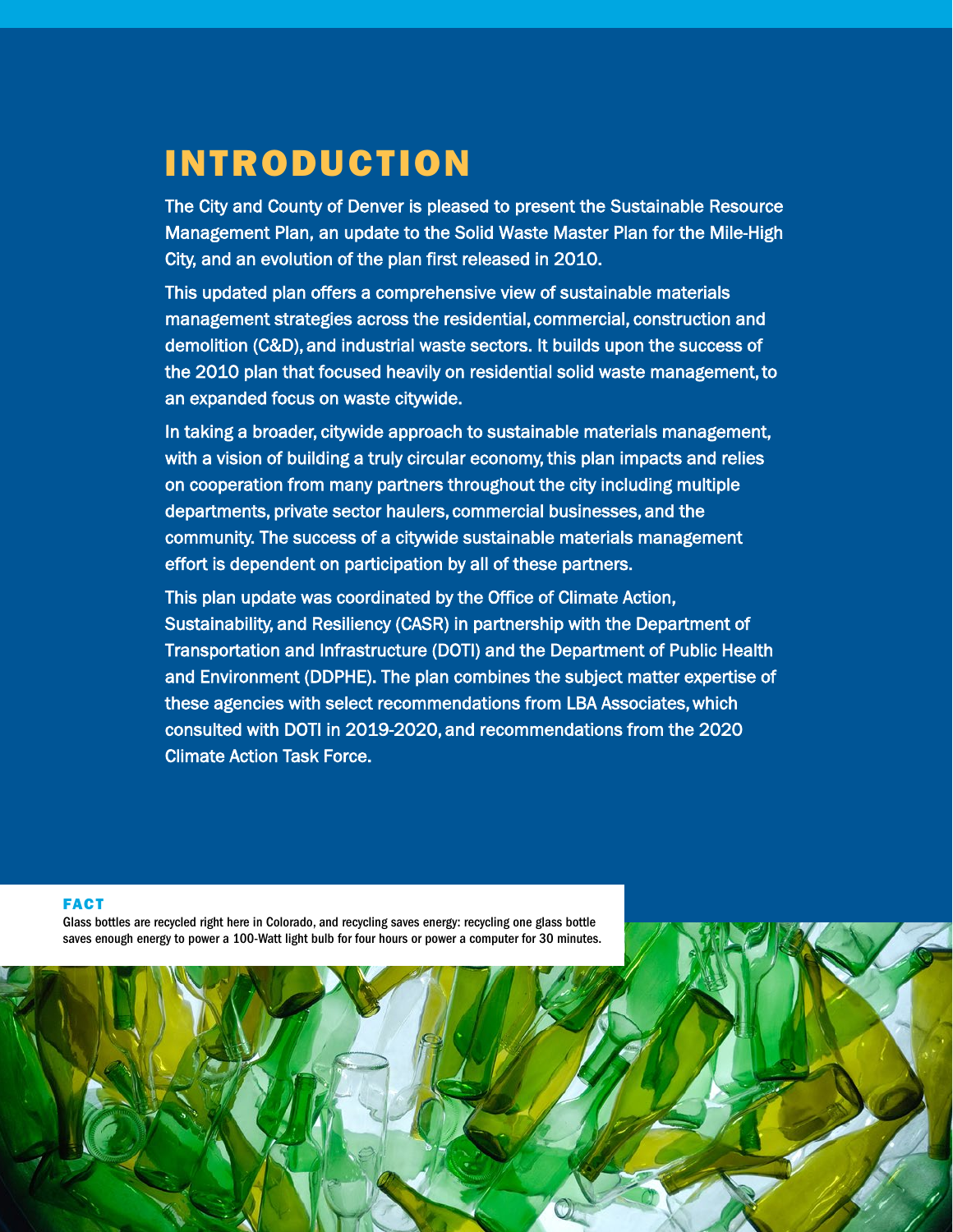## PROGRESS SINCE 2010

The City and County of Denver has made commendable progress since 2010 in diverting residential waste from landfill, and in beginning to track commercial waste diversion.

Accomplishments since 2010 include:

- The standardization of residential trash collection to automated carts, removing dumpsters and realizing a decrease of more than 300 pounds of waste per household
- Automatic delivery of recycling carts to homes that had not previously subscribed; 96% of Denver's customers now have recycling carts
- Increasing compost collection subscriptions from 1,600 homes in 2010 to over 30,000 homes in 2022
- Development and implementation of a Hauler Licensing program which collects data on private sector waste and recycling
- Significantly expanded education and outreach, research, and implementation of the 2010 Master Plan recommendations
- Supported expansion of paint recycling
- Expanded infrastructure at the Cherry Creek Transfer Station to increase residential hauling efficiency

# THE IMPACT OF THESE EFFORTS DOUBLED THE CITY'S RESIDENTIAL WASTE DIVERSION FROM 13% IN 2010 TO 26% IN 2020.

# WASTE MANAGEMENT IN DENVER: CURRENT STATE

The following tables and charts document Denver's waste volumes and diversion rates per material over time.

*Figure 1* illustrates that the city's diversion rate has doubled in the past 10 years.

Data from the commercial sector was unavailable prior to the Hauler Licensing requirement.

**Table 1** provides the most recent total annual waste volume and diversion per sector.



Figure 1: Waste Diversion 2010-2020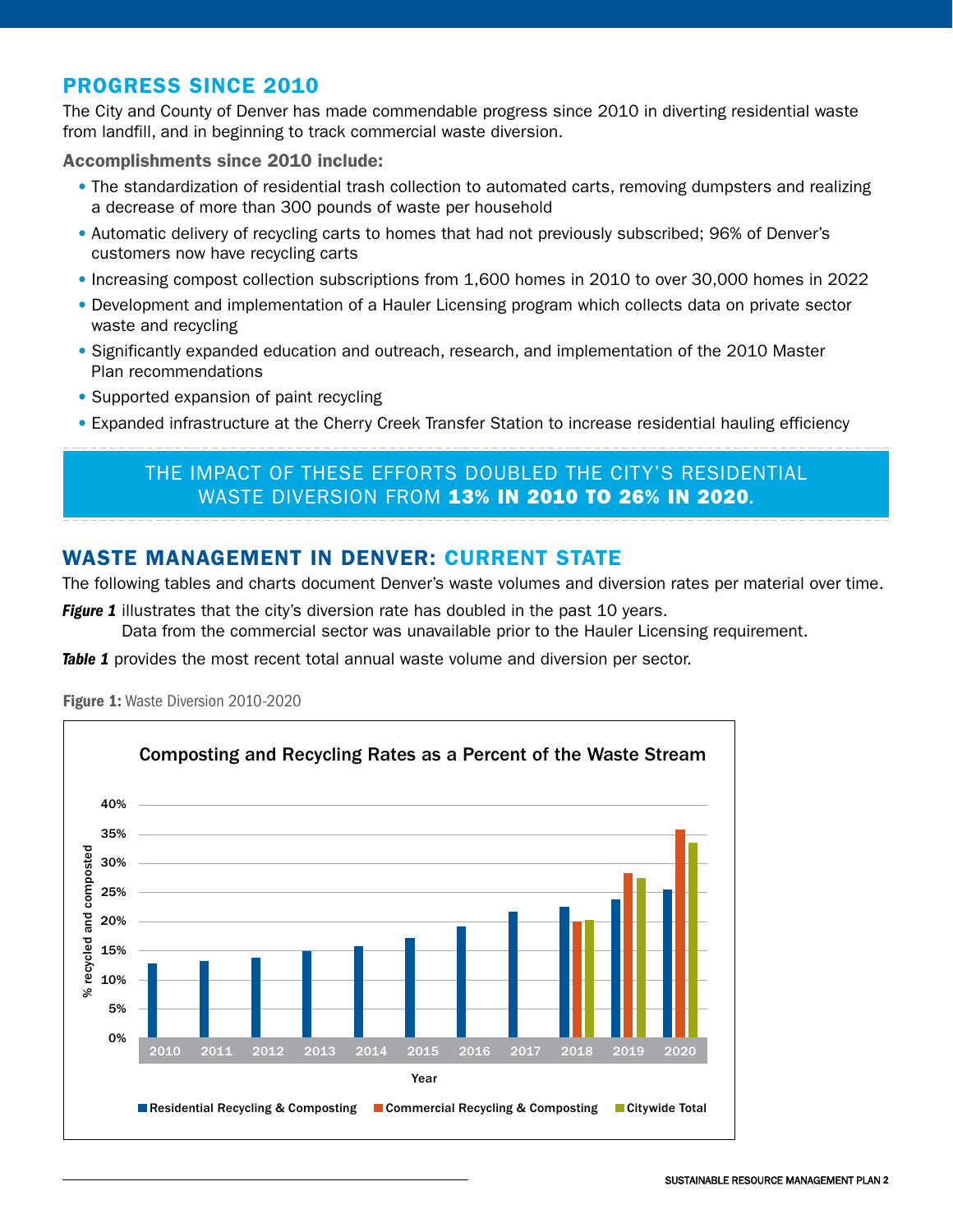Table 1: Current State of Waste Diversion in Denver, 2020

|                                           | <b>TOTAL TONS</b> | % OF TOTAL | % DIVERTED | <b>2020 ACTUAL</b><br><b>TONS DIVERTED</b> |
|-------------------------------------------|-------------------|------------|------------|--------------------------------------------|
| <b>Construction and Demolition Debris</b> | 486,065           | 36%        | 36%        | 174,983                                    |
| Industrial, Commercial, Institutional*    | 621,686           | 46%        | 37%        | 230,024                                    |
| Residential (single family up to 7 units) | 244,919           | 18%        | 26%        | 62,931                                     |
| <b>Total waste</b>                        | 1,352,670         |            | 35%        | 467,938                                    |

*\* Includes multi-family buildings with 8 units or more*

# WASTE MANAGEMENT IN DENVER: FUTURE STATE

Denver must act with urgency to strengthen its sustainable materials management policies, programs, and infrastructure in order to promote principles and practices of a circular economy, centered on equity, to create high-road jobs<sup>1</sup> and develop an economically successful system for managing waste in the city. The Climate Action Task Force identified managing and diverting waste to higher and better uses as a key strategy for reducing GHG emissions with the potential for quick results.

CASR, in partnership with DOTI and DDPHE recommend to divert 50% of all solid waste generated by 2027 and 70% by 2032. Even accounting for Denver's future growth, achieving a 70% diversion rate will reduce greenhouse gas emissions by nearly 3,000,000 MtCO2e, the equivalent of taking over 600,000 cars off the road.

## **STRATEGIES**

To achieve the vision and goals, Denver has three strategic areas of focus:

#### **POLICY**

Reduce landfill waste and increase recycling through innovative programs and policies at the local level, as well as advocate for impactful policies at the state level.

#### OPERATIONS

Evaluate and improve waste management infrastructure in Denver by fostering partnerships across the metropolitan area in all sectors of waste management and market development to create economically viable waste diversion programs.

#### ENGAGEMENT

Increase diversion by educating consumers and businesses about sustainable purchasing practices and how to properly manage our individual and collective waste efficiently and effectively.

## OUTCOMES

Investing in this plan's vision and implementation strategies will create favorable outcomes, such as

- Moving toward a more circular economy<sup>2</sup>
- Improving efficiencies throughout Denver's waste systems
- Reducing solid waste disposal by encouraging residents and businesses to increase waste diversion through recycling and composting
- Efficiently managing costs

<sup>&</sup>lt;sup>1</sup> As defined by the <u>American Sustainable Business Council</u>, high road jobs follow 10 core principles: A high-road workplace will: provide family-friendly benefits, offer flexibility, pay a livable and fair wage, invest in employee growth and development, cultivate inclusion, govern fairly and transparently, engage with communities, manage the supply chain *responsibly, drive environmental best practices, and promote health and safety.*

<sup>&</sup>lt;sup>2</sup> A circular economy is defined by the Ellen B. MacArthur foundation as "A systems solution framework that tackles global challenges like climate change, biodiversity loss, waste, *and pollution. It is based on three principles, driven by design: eliminate waste and pollution, circulate products and materials (at their highest value), and regenerate nature."*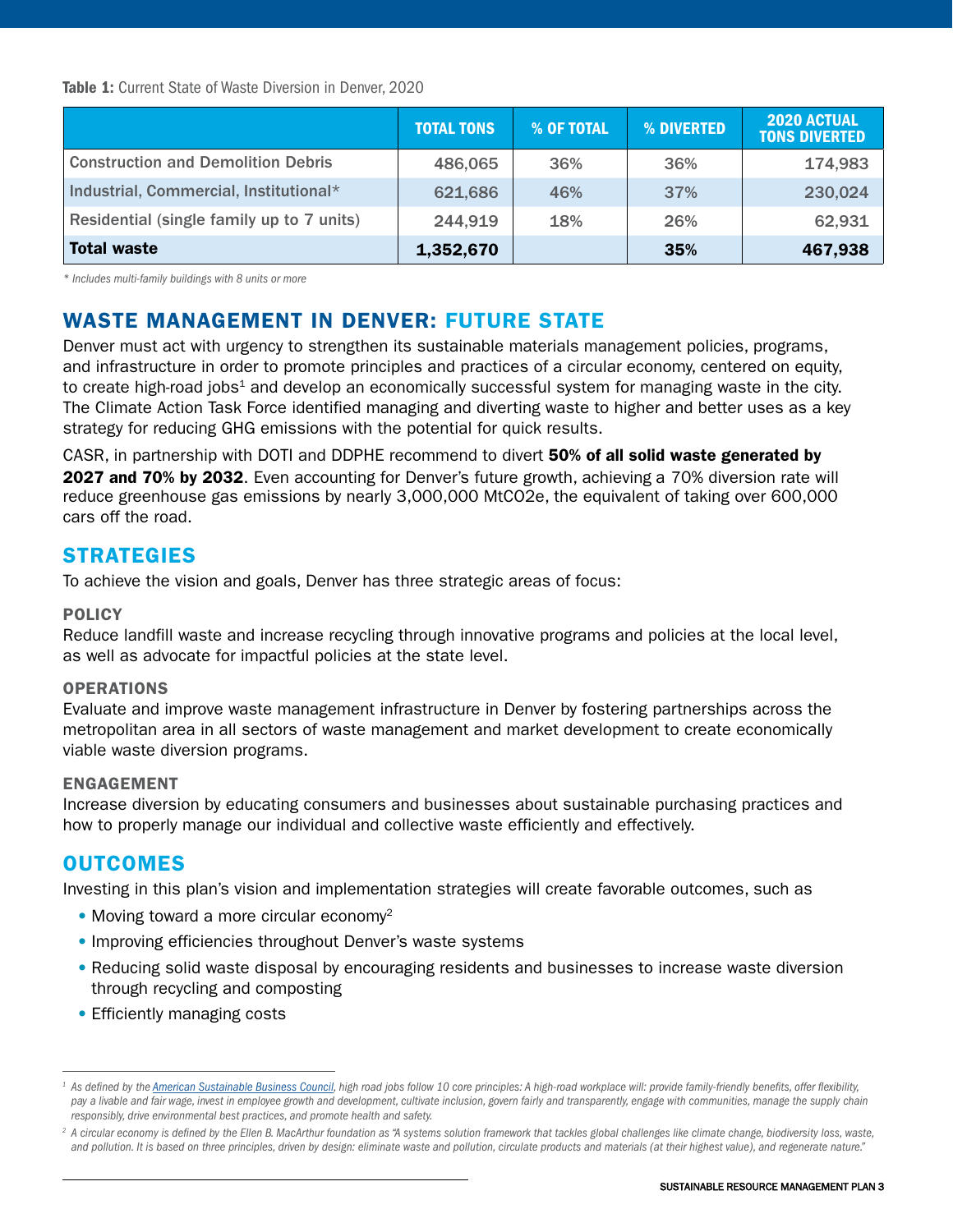- Ensuring access to waste diversion services across all sectors of Denver's business and residential communities
- Reducing methane and other greenhouse gas emissions
- Creating jobs
- Extending the life of the city's landfill
- Beautifying the city's streets, parks, and neighborhoods, and protecting sewers and waterways by eliminating litter

Investing in this vision will enable Denver to achieve its goal of a 70% reduction in total landfilled waste by 2032.

# PROGRAMS ALREADY UNDERWAY

The City has a number of efforts and programs already underway, including:

- Recycling and composting education efforts citywide
- Promotion and growth in composting collection for Denver residential customers
- The Bring Your Own Bag Program, launched in July 2021, implementing a 10-cent fee for plastic and paper bags provided in retail establishments
- Passage of a waste reduction ordinance in 2021, aimed at reducing the volume of single-use items in food service establishments
- A proposal to implement a fee for waste hauling services for City residential customers, which will encourage waste reduction and provide free composting and recycling to all customers

#### FACT

Food waste is the most abundant material to divert in the commercial and residential sectors, accounting for 18-25% of the waste stream.



# SHORT-TERM TACTICS

The short-term tactics outlined in this plan are foundational to the long-term vision. These tactics will aid in laying the groundwork to support more cost-effective operations and policy development, while increasing public awareness. Implementation of all the recommended tactics are critical to the City's success, as no one tactic alone can achieve the desired goals. It is intended for short-term tactics to be implemented by 2027.

# EDUCATION AND ENGAGEMENT

1. Invest in Community Engagement

Investing in education, community engagement and technical assistance are a critical and necessary complement to operational and policy changes that will support and maintain the long-term desired behavior by consumers and businesses. The expected outcomes of a robust education and engagement effort include:

- Creating social norms around recycling and waste diversion
- Saving money for the city and commercial/multi-family building owners by reducing landfill costs
- Generating support for waste related policies
- Leading with equity
- Encouraging private investment in waste diversion systems
- Increasing capture of divertible materials

*<sup>3</sup> This category includes multi-family residential buildings with eight units or more.*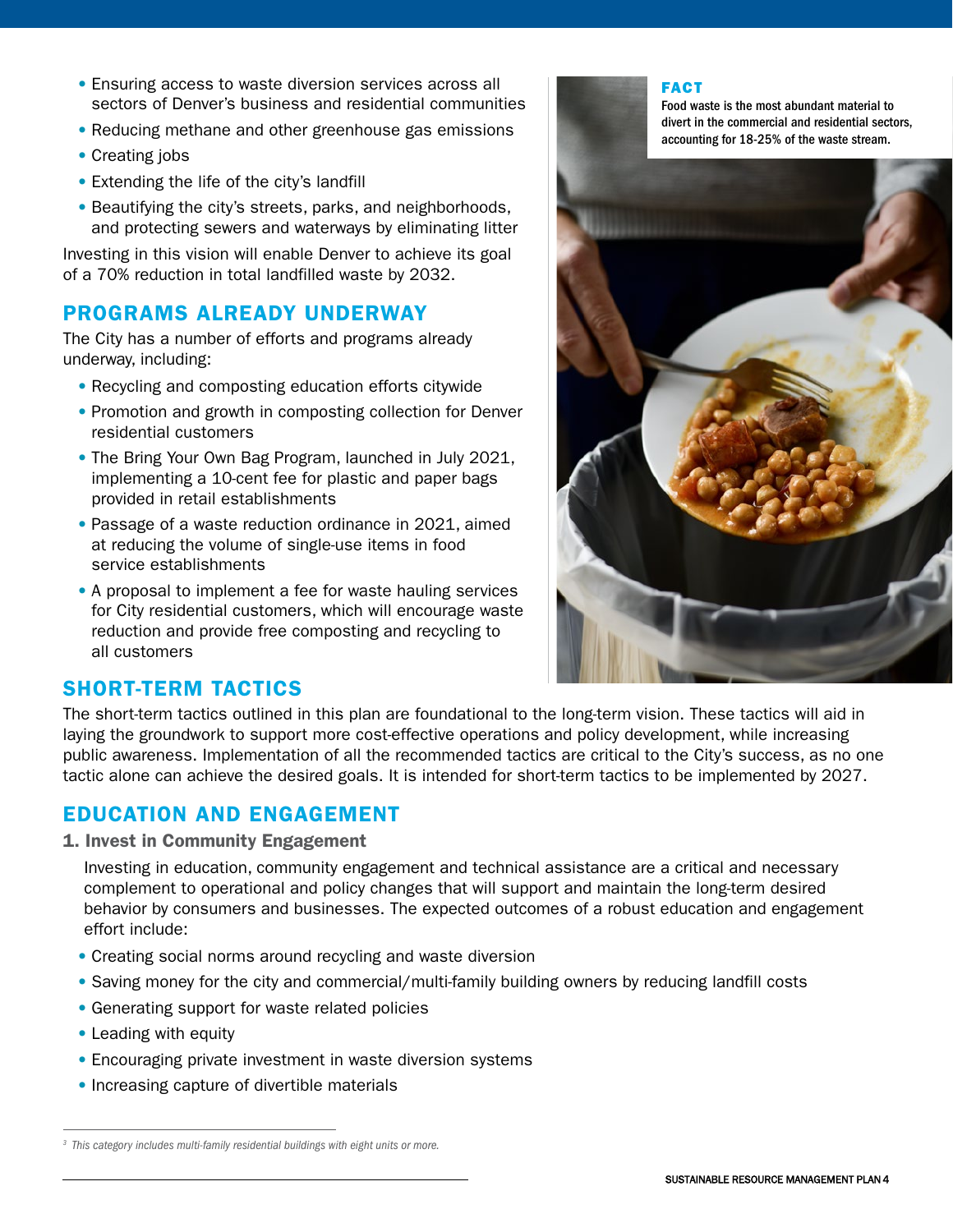- Increasing operational efficiencies by reducing contamination
- Removing barriers for residents of multi-family and tenants of commercial buildings to divert their waste
- Establishing trust in the waste diversion system by providing consistent and on-going public education

A report by The Recycling Partnership, "Pay it Forward: How Investment in Recycling will Pay Dividends", recommends that cities invest at least \$10 per household unit per year in educational programs to achieve success. For Denver, this would make the optimal budget for educational programming \$3 million. Currently, the three agencies collaborating on this plan (CASR, DOTI, and DDPHE) spend money on educational efforts. The three agencies will continue to collaborate on efforts to maximize their educational budgets and seek additional funding as needed, to achieve that budget goal.

# SUSTAINABLE WASTE MANAGEMENT INFRASTRUCTURE

It is critical to recognize that infrastructure to manage waste is a key foundational need for the City to increase its own waste diversion, promote a circular economy and ensure economically viable waste diversion options for all haulers. To accomplish this, Denver shall seek to:

#### 1. Invest in a Comprehensive Infrastructure Needs Assessment

This assessment will evaluate needs across each sector of waste including residential, commercial, food waste and other organics, construction and demolition debris, and hard-to-recycle materials. The assessment of infrastructure shall include Denver-operated, privately-operated, and regional facilities, collection and transportation, and end market needs.

2. Invest in weekly recycling collection

This plan recommends changing every-other-week residential recycling collection to weekly residential collection to fully capture all recyclable materials. Consumer preferences have changed, with more bulk purchases and deliveries, which has led to a significant increase in cardboard waste. Weekly pick up will alleviate the need for additional recycling carts which take up valuable yard or garage space and reduce the amount of waste going to landfill on extra trash collection days.

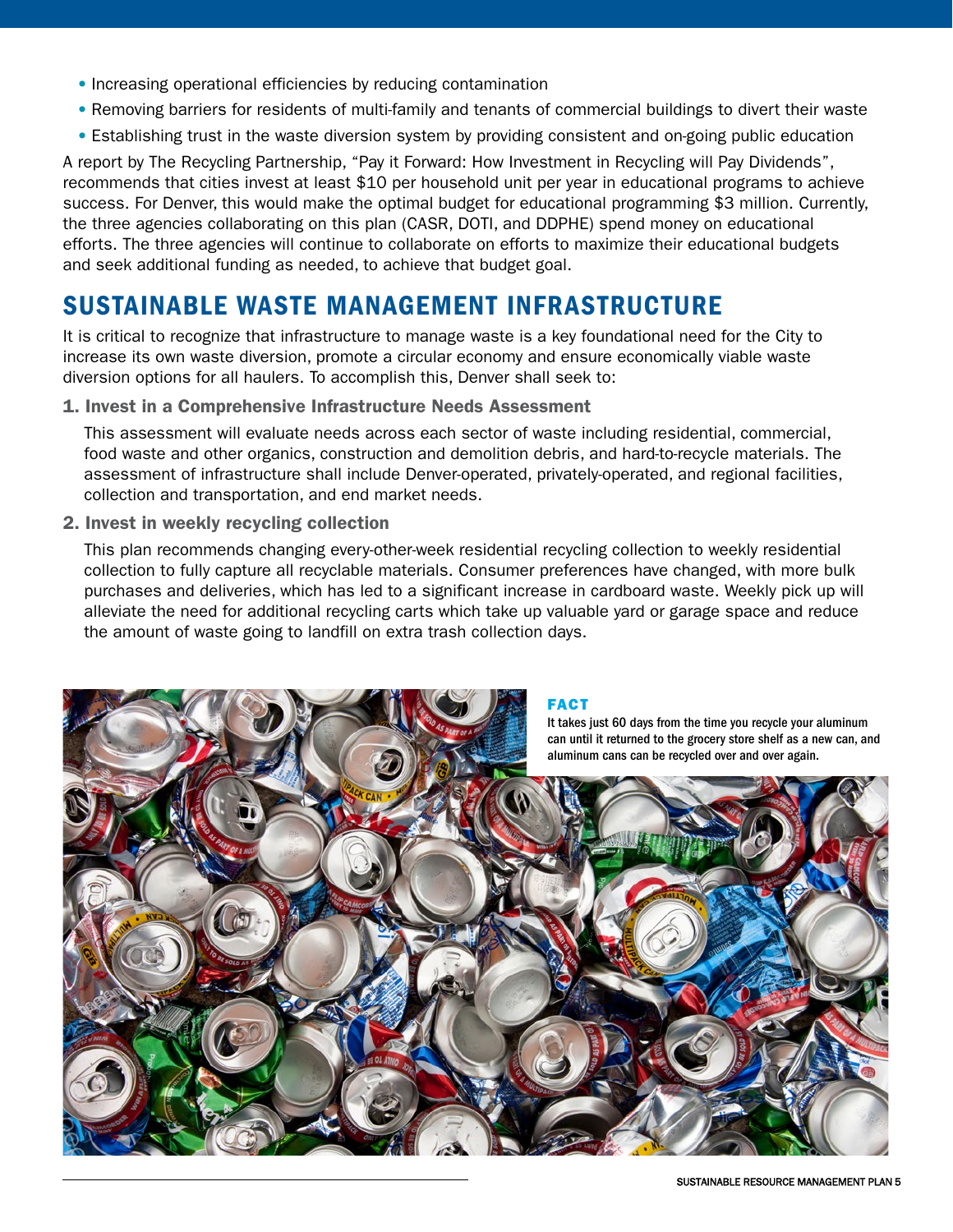# POLICY

Smart policies are needed to support operations and educational efforts to reduce waste. Many peer cities of similar size have strong waste diversion policies that could serve as a model for Denver. By 2024 the City shall seek to:

## 1. Pass a Universal Waste Reduction Ordinance (UWRO)

Denver's commercial<sup>3</sup> and construction sectors collectively account for more than 80% of Denver's total waste stream, with a diversion rate of only 36%, and thus represent a sizeable opportunity for increased waste diversion. This plan recommends a comprehensive policy that provides a time and tiered approach to achieve desired waste diversion results. A UWRO would establish:

- Short term foundational work to support long-term policies
- Diversion requirements for commercial and multi-family buildings
- Diversion requirements for Construction and Demolition debris
- Phased implementation to allow for growth and acceptance, quality service, and operational excellence
- 2. Revise the Equal Space Ordinance

Many commercial buildings in Denver lack adequate space for sorting waste at the point of collection (i.e., the loading dock). The current provision in the Building and Fire Code for the City and County of Denver (Section 420.11.5) should be strengthened to ensure adequate space in new construction buildings.

3. Explore the efficacy of a cardboard disposal ban

Cardboard is widely recognized as a high-quality recyclable that is acceptable in all curbside and dropoff center collections, and in commercial collections, and is a commodity that consistently has positive market value. Despite wide-spread access to recycling, it is estimated that 47% of cardboard is sent to landfill from the residential waste stream and 57% from the commercial waste stream. A disposal ban would:

- Prohibit disposal and collection of cardboard in waste receptacles
- Provide education to Denver businesses and residents
- Lay the groundwork for future disposal bans such as food waste

A disposal ban is not a landfill ban, but rather emphasizes the role of the consumer in placing their cardboard in the proper container. Ideally, the combination of weekly recycling service plus the universal waste ordinance will significantly reduce the amount of cardboard being landfilled.

# LEADING BY EXAMPLE

The City and County of Denver will lead by example, both in the management of waste in its facilities and in the services provided to its customers, who are approximately 60% of all households in the city.

1. Implement a fee for residential waste hauling services by 2023.

A volume-based pricing structure incentivizes waste diversion, often referred to as Pay as You Throw (PAYT). A volume-based pricing program provides trash, recycling, and composting to all customers, and charges a fee based on the size of the refuse cart; the smaller the cart, the lower the fee. This type of program is a key foundation to equalizing the waste systems between DOTI's customers and the private sector and will result in consistent waste diversion. A volume-based fee for waste service will:

- Increase diversion of organic waste by providing compost carts to all customers
- Create an economic incentive to reduce waste and reuse materials
- Encourage residents to take advantage of special services and opportunities to reduce and recycle, including hard to recycle materials
- Enable the City to pursue new policies that maximize waste diversion in the private sector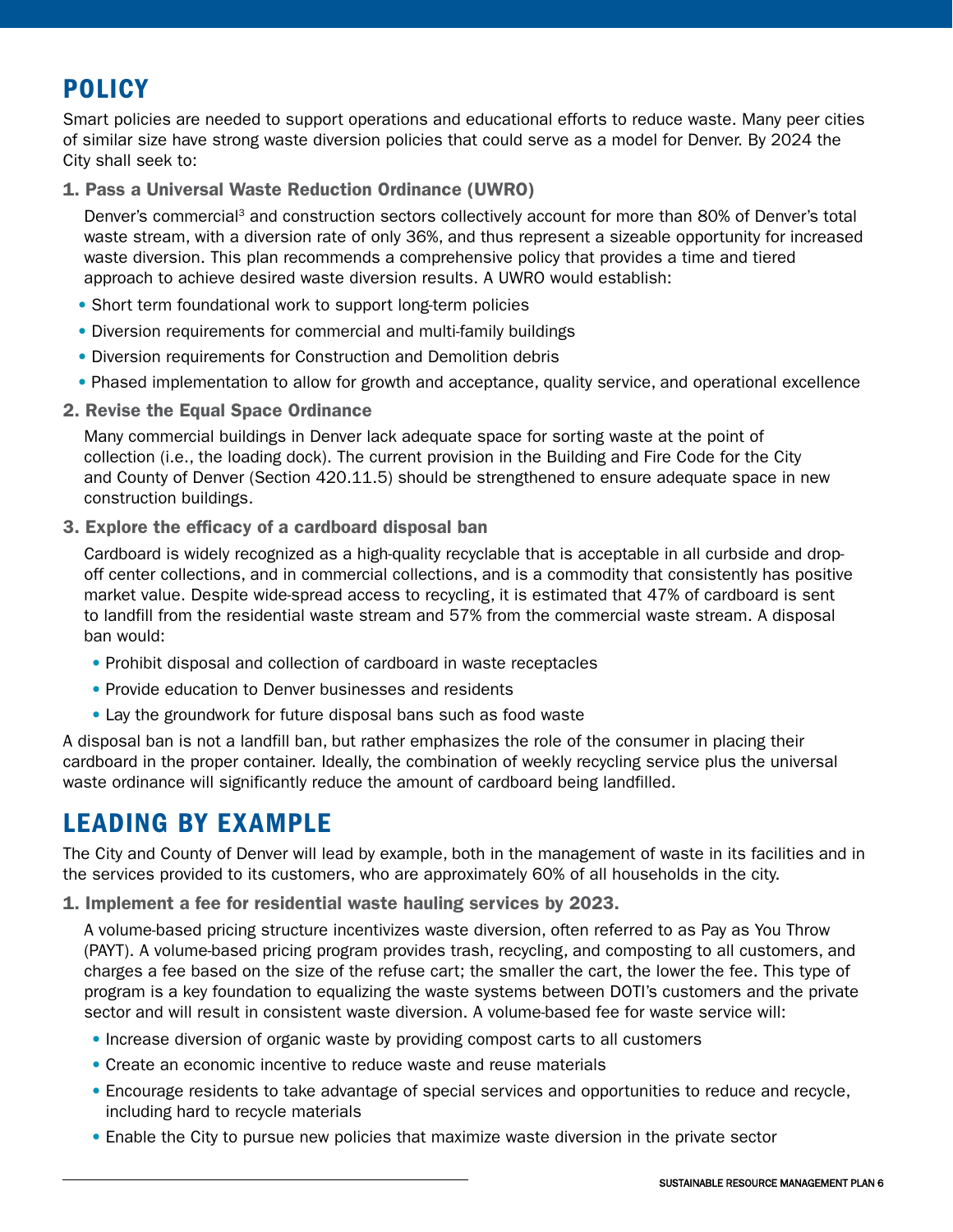#### 2. Increase waste diversion at City facilities

The post-pandemic return to the workplace is an ideal opportunity to create new systems and procedures for waste disposal that maximize diversion. Efforts in City operations should be comprehensive to include:

- Advanced recycling and composting efforts
- A focus on hard to recycle materials
- Food waste reduction in facilities and at city-sponsored events
- Sustainable purchasing practices to advance end of life materials management
- Developing sustainable infrastructure and maintenance plans for city-funded facilities and projects
- 3. Diversify Funding Sources

Currently, the city's General Fund is the sole source of funding for all functions of waste management described in this plan: transfer stations, trucks, labor, program administration, education and outreach, special events, etc. The new Fee on Disposable Bags will provide a modest amount of funding for educational programs, but only through 2023 when the state's ban on plastic bags is expected to greatly reduce that funding stream. As the city grows, it should explore funding opportunities to provide stability through economic downturns and other events which impact solid waste operations without necessarily reducing service demands. Such opportunities could include public/private partnerships, revising the Hauler Licensing program, and a volume-based pricing structure for SWM customers, among others.

## LONG-TERM TACTICS

The long-term tactics outlined in this plan are dependent upon the foundational short-term tactics. These long-term tactics work to significantly enhance the City's ability to divert more waste than it does today. These tactics are critical to meeting the goal of advancing from the current citywide diversion rate of 35% to a 50% rate, and then to 70% or higher.

Long-term tactics include:

- Infrastructure to support increased landfill diversion by the commercial sector
- Ability to increase landfill diversion, improve cost-effectiveness and raise public awareness
- Support for regional and state collaboration around increased waste processing capacity and end markets for materials

Long-term recommendations should be implemented from 2027 to 2032. Some recommendations may not be completed until after the current planning period. Implementation of all the recommended tactics are critical to the City's success, as no one tactic alone can achieve the desired goals.

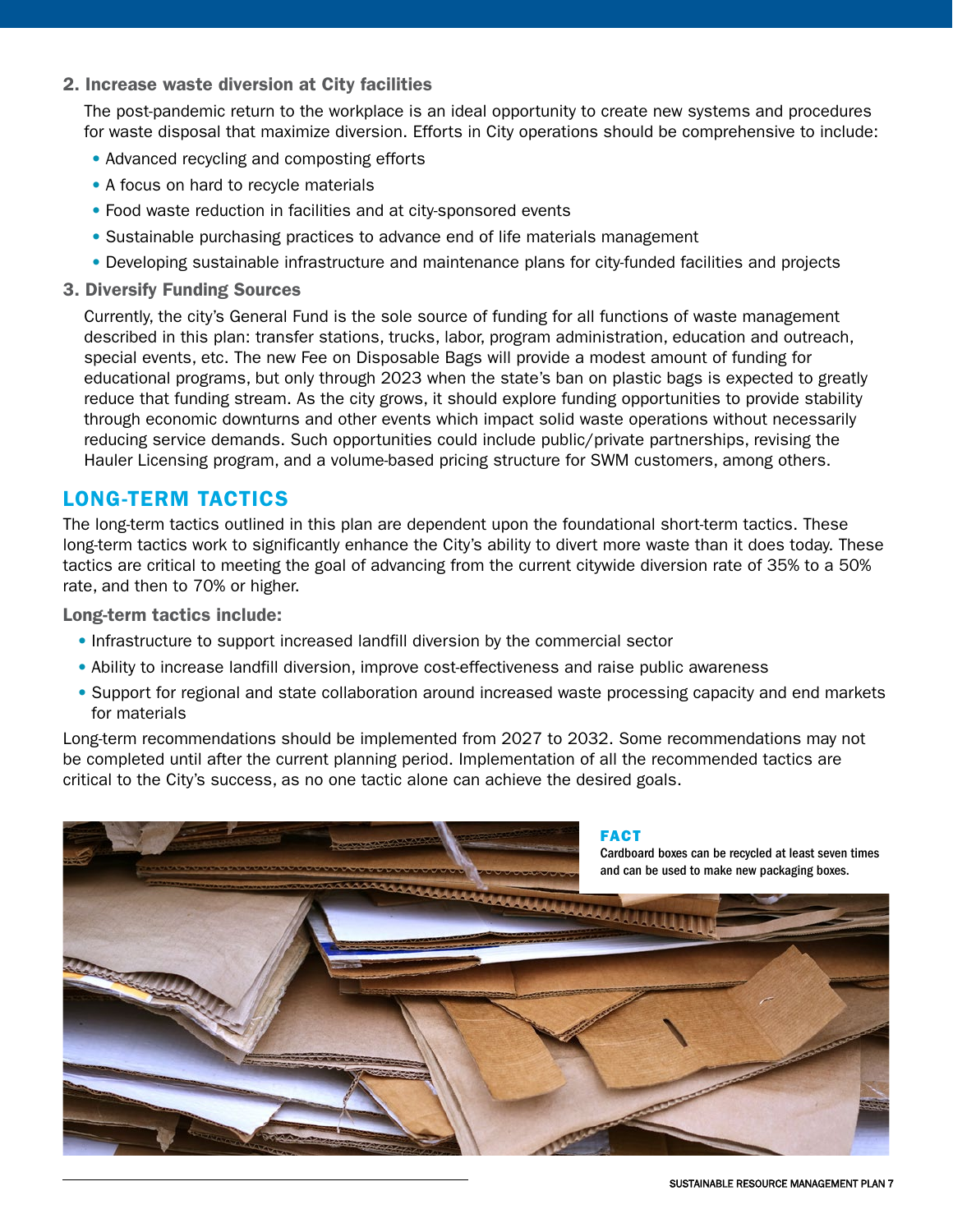# EDUCATION

## 1. Continued Investment in Education and Community Engagement

Evaluate the success of the short-term investments in education and community outreach and establish a long-term goal to continually fund education and outreach for the next five-year period. The investment will depend on the community and the policies established and is expected to decline slightly as the City transitions from the launch phase into a maintenance period.

# INFRASTRUCTURE

#### 1. Assess the Regional Composting Capacity

Compostable organic waste (primarily food and yard debris) makes up about 35% of the residential and commercial waste stream. The City would like to increase diversion of organic waste from landfill, but expanding composting efforts is limited by the capacity of existing processors to accept more materials, the cost to transport the materials for composting, the disincentive created by low landfill tipping costs, and contamination of the collected materials which increases processing cost and decreases market value. From 2014 to 2020, the tons of organic waste composted in Colorado increased by nearly 50%. This growth is expected to accelerate in the future. To create a viable closed loop system for composted organics, it is necessary to support actions that increase demand for these compost products. The City can facilitate or lead work around securing more composting capacity in the region by:

- Developing regional partnerships
- Pursuing grant funding
- Forecasting facility needs and determining financial feasibility
- Implementing programs to increase organics recovery
- Contribute to the development of end markets for finished compost products, such as requiring the use of compost in landscape installations and construction projects
- 2. Assess the Regional C&D Processing Capacity

Construction and Demolition waste accounts for almost 40% of the total waste stream in Denver. The short-term tactics in this plan will have laid the foundation to begin recycling C&D waste, however, the regional capacity to divert this waste is crucial and currently lacking. This tactic will likely need regional and even state-level partners to be achievable. This recommendation may require a multi-pronged approach of evaluating and expanding infrastructure through collection and facility infrastructure, and possibly additional policy. To increase C&D waste diversion, the City shall:

- Assess material volumes by type (i.e., brick, block, concrete, rebar)
- Explore the city's role as a participant in large scale C&D processing infrastructure as a financially viable economic alternative to landfilling
- Consider policies that support deconstruction, diversion, and reuse of building materials

#### 3. End-Market Development

Denver is well-positioned to incentivize the circular economy by becoming a purchaser of recycled and recaptured waste materials. For example, DOTI can used crushed aggregate in its roadway and sewer projects, and the Department of Parks & Recreation can use compost throughout its vast properties. To make waste diversion economically viable, there must be end markets for the diverted waste material. Denver can support this work with:

- Data and expertise to support new and existing businesses
- Staff expertise dedicated to end-market development
- An initial focus on large quantity material